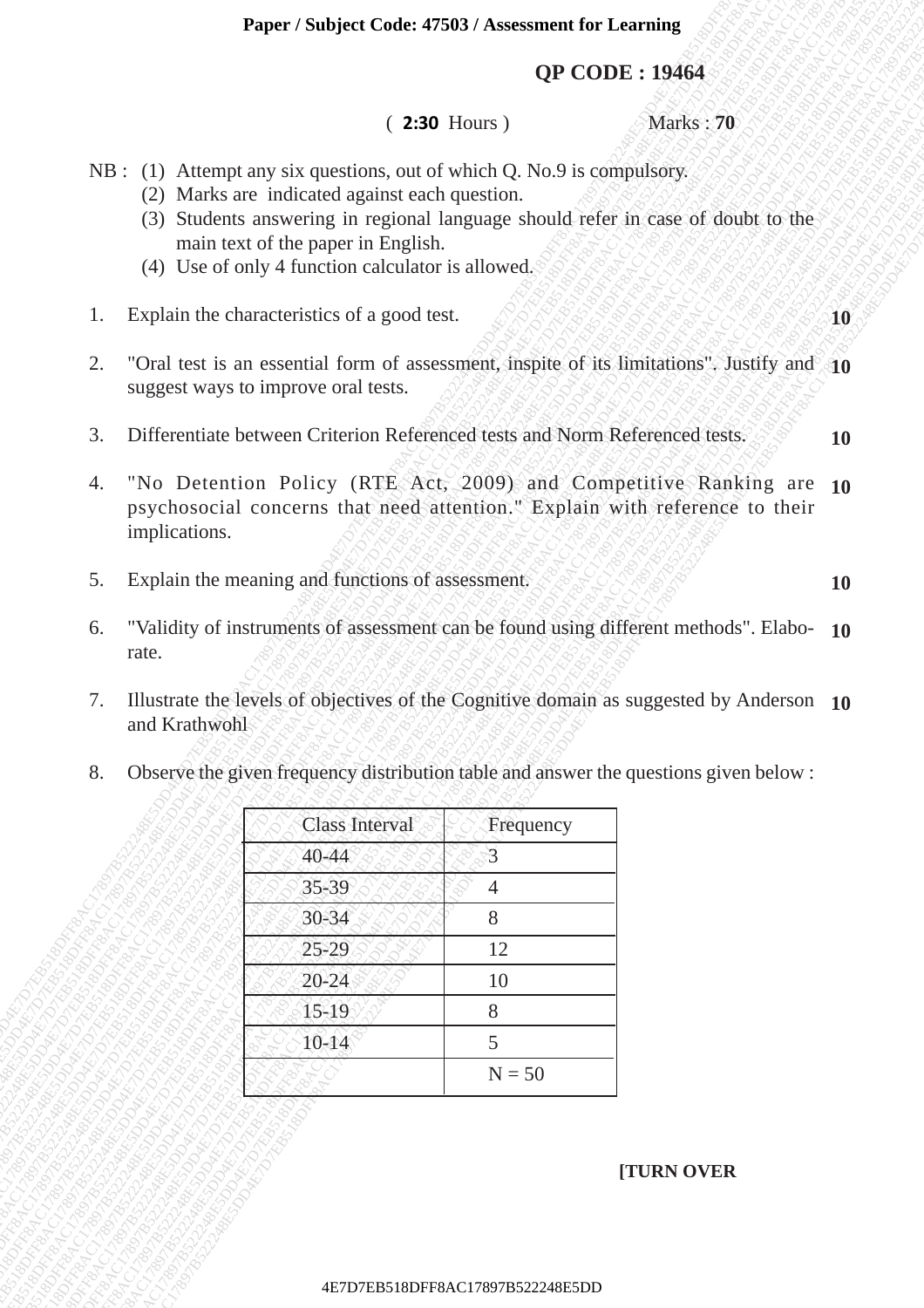#### **Paper / Subject Code: 47503 / Assessment for Learning**

#### **QP CODE : 19464**

**2**

- **42P CODE : 19464**<br>
4D Calculate the means of the distribution by the assumed means a needed and 9%<br>
1E1819 12.35 Interpret with reference to Normal Probability Curve<br>
(iii) In Malits Lest Probability 4DF 4-900 and Promal QP CODE 319464<br>
(i) Calculate the result.<br>
(iii) In Maths can Prafill a NR a-90 and Pramille by Covera<br>
(iii) In Maths can Prafill a NR a-90 and Pramille PR = 90. Interpret and company 03.<br>
(b) Concept of onestance behalv FREET Surfact Concessions and the distribution by the usuanized mean method and 48<br>
(B) IFSD -7-85 Interpret with reference to Normal Probability Curve<br>
(B) IFSD -7-85 Interpret with reference to Normal Probability Curve<br> Exper 7 Statistics Code: 47939 7 Assessment for Learning<br>
(i) Calculate the mean of the distribution by the assessed mean method and 3B<br>
interpect the cental<br>
(ii) If SD = 7.85, Interpret with reference to Norrige Predicti Fagrer / Subject Code: 4758187 Assessment for Learning<br>
(DF CODE 3 19464)<br>
(D Calculate the recent of the distribution by the assumed premier of the state of the recent of the state of the state of the state of the state **Expect 7Solight Codes 4760.9** Assessment for Learning **OF**<br>
(3) Calculate the mean of the distribution by the availants of the mean of 50 linearpool in the system of the system of the system of the system of the performa Framer / Studyiel Coole 47880/ Associated for Learning<br>
(a) Calculate the monta of the sintribution by the assumed mean method and<br>
(ii) H SD -788 Interpret with reference to Normal Probability Curve.<br>
(ii) H shall such th Framer Stockyer Coole 47880 V Assessment for Learning ( $QP$  CODE 193464<br>
(i) Calculate the moon of the distribution by the most and one motified and (i)<br>
(ii) If SID = 7.85. Insterned with militarize is a Margarita (Separ Framer Stockyer Coole 47880 V Assessment for Learning ( $QP$  CODE 193464<br>
(i) Calculate the moon of the distribution by the most and one motified and (i)<br>
(ii) If SID = 7.85. Insterned with militarize is a Margarita (Separ Framer Stockyer Coole 47880 V Assessment for Learning ( $QP$  CODE 193464<br>
(i) Calculate the moon of the distribution by the most and one motified and (i)<br>
(ii) If SID = 7.85. Insterned with militarize is a Margarita (Separ Framer Stockyer Coole 47880 V Assessment for Learning ( $QP$  CODE 193464<br>
(i) Calculate the moon of the distribution by the most and one motified and (i)<br>
(ii) If SID = 7.85. Insterned with militarize is a Margarita (Separ Framer Stockyer Coole 47880 V Assessment for Learning ( $QP$  CODE 193464<br>
(i) Calculate the moon of the distribution by the most and one motified and (i)<br>
(ii) If SID = 7.85. Insterned with militarize is a Margarita (Separ Experis Studyer Code: 47800 Assessment for Learning<br>
(C) Colcalate the rocali. The distribution by the assistance stocking and 0.85<br>
interpret the result.<br>
(d) If SD - 7.85 Interpret with reference to Normal Probability Cu Expect Southert Code: 47880 / Assessment for Learning<br>
OP CODE: 19464<br>
C Calculate the mean of the distribution by the assesses mean method and 39<br>
interpret with selectron control of the distribution of the selectron of t **Paper / Sudget Code: 47593 / Associated tor Learning CRODE 1.94644**<br>
(C) Calculate the resear of the distribution hy the assumed mean included and 9.85<br>
(d) L18DF 7.85 harenese with relevence to Normal Probability Curve Paper / Sealiyed Code: 47583 / Associated for Learning<br>
(D CODE: 19464<br>
C Colculate the means of the distribution by the assumed mean mechod and 35<br>
interpret time result.<br>
(B) III SID-7.88. Interpret with reference to Nor **Experiment Studiest Condec 4758D7 Assessment for Learning CFF CODE:** 194644<br>
(i) Calculatus the metals and the distribution by the mostlest metal and the interpret valid conduct the conduct of the mostlest metal and the Puper / Startycet Contect 47580 / Assessment for Learning<br>
QP CODE : 19464<br>
C Calculate the mean of the distribution by the assumed mean meilind and<br>
titurgives the consult.<br>
(ii) In Matte too Particle with reference to No Funer / Subject Code: 47883/ Associated for the reasonable distribution by the assumed mean method and interpret the ensuit.<br>
(D) LEDE-1785. Interpret with reference to Normal Probability Curve.<br>
(B) II SD-7-785. Interpret Fager / Stablett Code: 47580 / Assessment for Lorning<br>
QP CODE 1 19464<br>
(i) Calculator die metals of the distribution by the assimed mean are distorted<br>
(iii) Its Da-7.85. Interpret with reference to Normal Probability Cur (i) Calculate the mean of the distribution by the assumed mean method and **05** interpret the result.
	- (ii) If  $SD = 7.85$ . Interpret with reference to Normal Probability Curve. **03**
	- (iii) In Maths test Praful's  $PR = 90$  and Pramila's  $PR = 96$ . Interpret and compare  $02$ their performance.

#### 9. Attempt briefly **any four** from the following :

- (a) Concept of constructive feedback.
- (b) Limitations of essay tests.
- (c) Purpose of Portfolios for assessment.
- (d) Difference between formative and summative assessment.
- (e) Areas of assessment.
- (f) Interdependence of Validity, Reliabililty and Objectivity.

-------------------------------------

**20**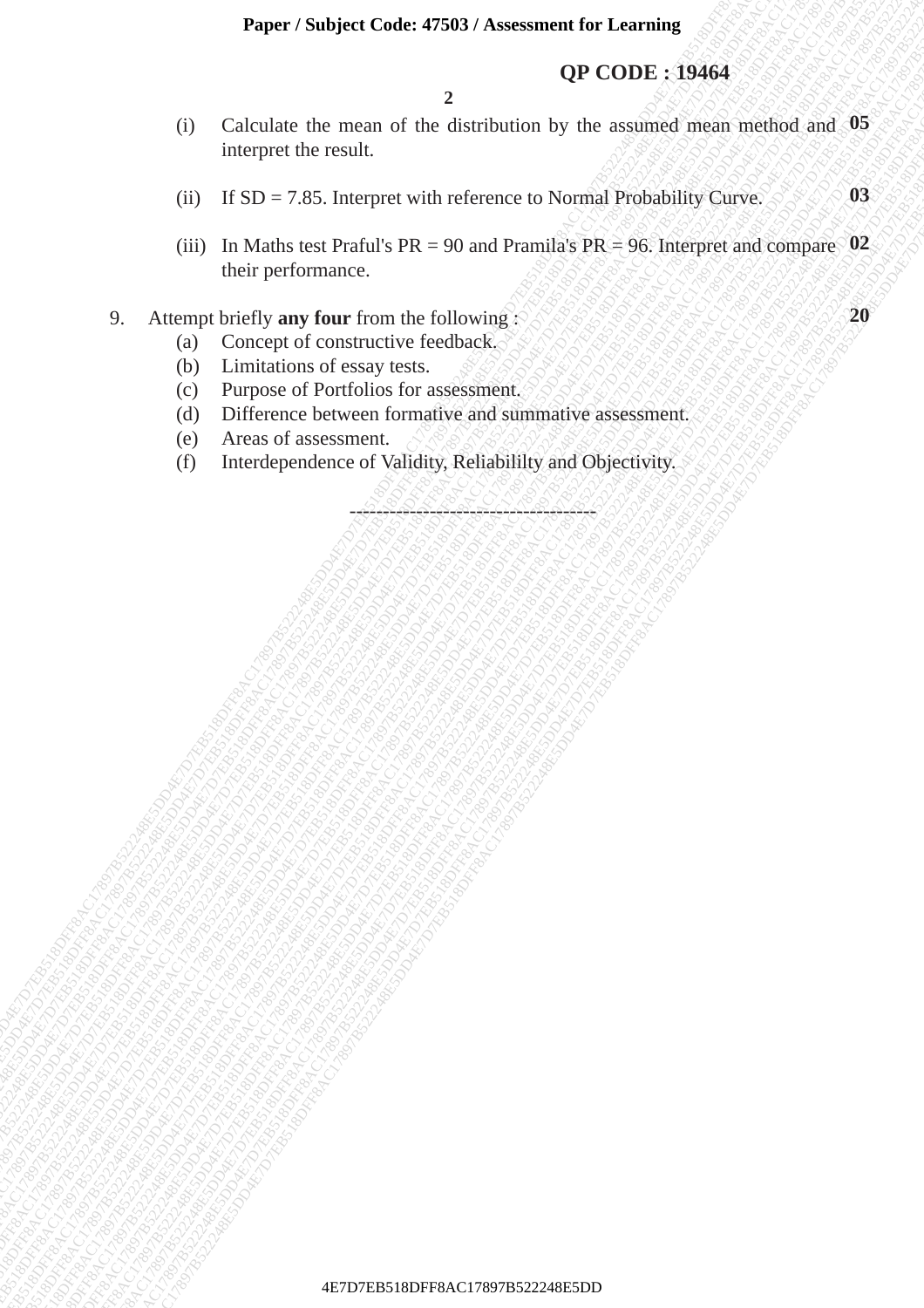# Paper / Subject Code: 47503 / Assessment for Learning **QP CODE: 19464**

| २:३० तास)<br>गुण : ७०                                                                                                                                                   |                 |
|-------------------------------------------------------------------------------------------------------------------------------------------------------------------------|-----------------|
| सूचना :                                                                                                                                                                 |                 |
| १.  एका चांगल्या कसोटीची वैशिष्ट्ये स्पष्ट करा.                                                                                                                         | 80              |
| २. ''मौखिक कसोटी मर्यादा असूनही मूल्यनिर्धारणाचा आवश्य भाग आहे''. समर्थन करा व मौखिक कसोटी<br>सुधारण्यासाठी मार्ग सुचवा.                                                | 80 <sub>o</sub> |
| ३. कसोटी संदर्भ चाचणी आणि प्रमाण संदर्भ चाचणी यांतील फरक लिहा.                                                                                                          | १०              |
| ४. ''नो डिटेन्शन पॉलीसी'' आणि 'स्पर्धात्मक क्रमवारी' या लक्ष पुरीविले जावेत अशा मूल्यनिर्धारणाच्या<br>मनोसामाजिक चिंता आहेत''. त्यांच्या उपाययोजना संदर्भात स्पष्ट करा. | १०              |
| ५. मूल्यनिर्धारणाची अर्थ व कार्ये स्पष्ट करा                                                                                                                            | १०              |
| ६. ''मूल्यनिर्धारण साधनांची सप्रमाणता विविध पध्दतीने शोधून काढता येते", सविस्तर लिहा.                                                                                   | 80              |
| ७. एंडसन आणि क्रॅथवालने सुचविलेल्या बोधात्मक क्षेत्राच्या उद्दिष्टांचे स्थर सोदाहरण स्पष्ट करा.                                                                         | १०              |
|                                                                                                                                                                         |                 |

दिलेल्या वारवारिता विभाजन तक्त्याचे निरिक्षण करा व खालील प्रश्नाची उत्तर लिहा.  $\mathcal{L}.$ 

| G<br>ਜਾ                      | ∣रव<br>d                 |
|------------------------------|--------------------------|
| $\overline{\mathsf{x}}$<br>o |                          |
|                              | $\circ$<br>ŏ             |
| È<br>३०<br>-३<br>X<br>Gì     |                          |
|                              | १२                       |
| ہ ج                          | CI <sub>ZROS</sub><br>80 |
| ₹                            | $\circ c$<br>96          |
| O                            | $0\,$                    |
|                              | $N = 40$                 |

- (१) दिलेल्या वारंवारितेचे मध्यमान काढा व निकालाचे अर्थनिर्वेचन करा.
- (२) जर प्रमाणविचलन ७.८५ आहे तर निकालाचे सामान्य संभाव्यता वक्रानुसार अर्थनिर्वेचन करा.  $\mathfrak{z}$
- (३) गणित विषयाच्या चाचणीत प्रफूलचा PR = ९० आणि प्रमिला चा PR = ९६ आहे तर त्यांच्या २<br>⁄ √ परिणामांचे अर्थनिर्वेचन करा व त्यांच्या संपादनाची तुलना करा.

## **[TURN OVER**

 $\mathbf{v}$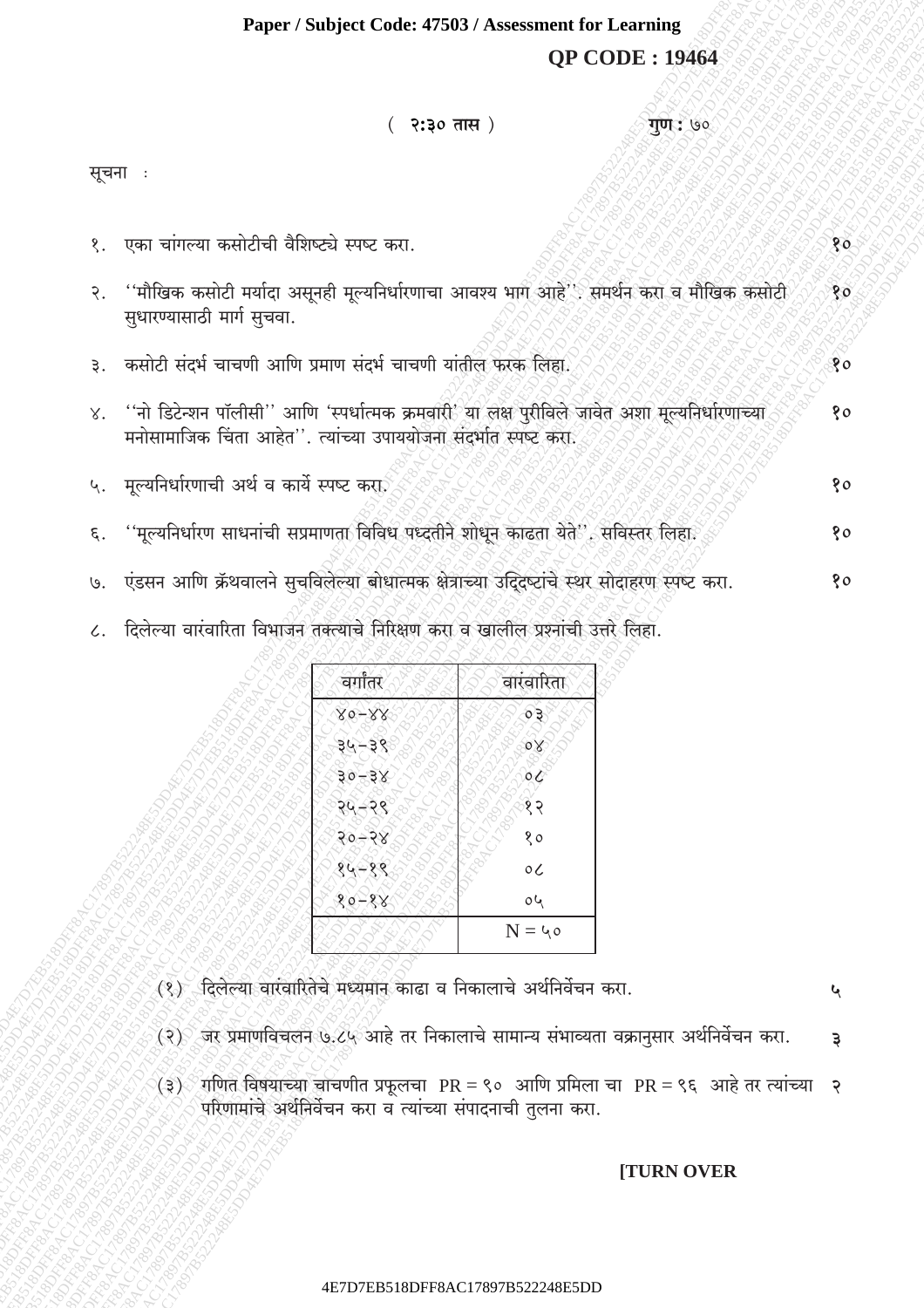# **QP CODE: 19464**

- खालीलपैकी कोणत्याही **चारांवर** थोडक्यात लिहा:  $\zeta$ .
	- विधायक प्रत्याभरणाची संकल्पना  $(3)$
	- निबंधवजा कसोटीच्या मर्यादा  $(\overline{\mathbf{p}})$
	- मूल्यनिर्धारणासाठी पोर्टफोलीओंचा उद्देश्य  $(\overline{\bullet})$
	- निर्माणात्मक और समापनात्मक मूल्यनिर्धारणातील फुरक  $(\overline{s})$
	- मूल्यनिर्धारणाची क्षेत्रे  $(\overline{\xi})$
	- समप्रमाणता, विश्वसनीयता आणि वस्तूनिष्ठता या मधील परस्परावलंबन  $(\overline{\Psi})$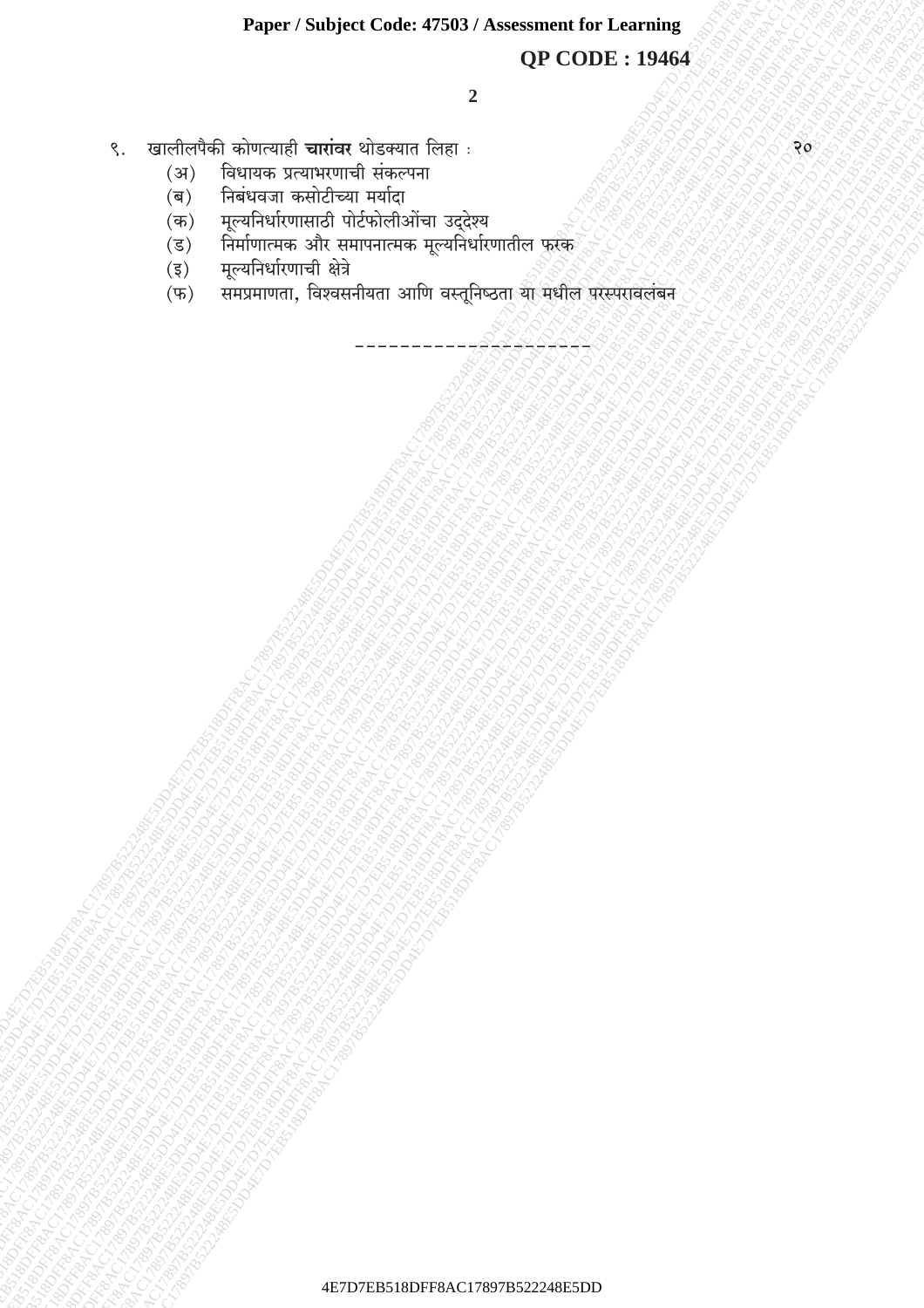# **QP CODE: 19464**

अंक : ७०

## ( २:३० घंटे)

सूचना :

| १. एक अच्छी कसौटी की विशेषताओं को स्पष्ट कीजिए।                                                                                                           | 80           |
|-----------------------------------------------------------------------------------------------------------------------------------------------------------|--------------|
| २. ''मर्यादाओं के बावजूद मौखिक कसौटी मूल्यांकन का आवश्यक हिस्सा है''। समर्थन कीजिए तथा मौखिक<br>कसौटी के सुधार के उपाय सुझाइए।                            | $80^{\circ}$ |
| ३. कसौटी संदर्भ परीक्षा और प्रमाण संदर्भ परीक्षा के मध्य अंतर लिखिए।                                                                                      | १०           |
| ४. ''नो डिटेन्शन पॉलीसी'' और ''प्रतियोगी रैकिंग'' यह अवधान देने योग्य मूल्यांकन की मनोसामाजिक चिंताएँ<br>है। '' उनके उपयोजन के संदर्भ में स्पष्ट कीजिए''। | 90           |
| ५. मूल्यांकन के अर्थ और कार्य को स्पष्ट कीजिएे।                                                                                                           | १०           |
| ६. ''मूल्यांकन साधनो की सप्रमाणता खोजने की विविध विधियाँ है''। विस्तार से लिखिए।                                                                          | १०           |
| ७. एंडरसन और क्रॅथवाल के द्वारा सुझाये गए मानसिक क्षेत्र के उद्देश्यों के स्तर सोदाहरण स्पष्ट कीजिए।                                                      | १०           |

८. दिए गए आवृत्ति वितरण सारणी का निरीक्षण कीजिए आौर निम्नलिखित प्रश्नों के उत्तर लिखिए:

| G                                                                        |                                    |
|--------------------------------------------------------------------------|------------------------------------|
| $\mathscr{S}$<br>Χ                                                       | ०३<br>U                            |
| ੇ<br>্ৰই<br>38<br>E                                                      | È                                  |
| <b>JSTORATOR</b><br><b>IC</b> 1989<br><b>BO-</b><br>$\frac{1}{2}$<br>120 | <b>CARGIN</b>                      |
| <b>RADO</b><br>188<br>RAYC<br>LE<br>RAST.                                |                                    |
| 30-0<br><b>RAS</b><br><b>BRAN</b><br>180AX                               | River Creator Castle River         |
| <b>ROMA</b><br>1800 RM<br>€<br>132.<br>$\overline{\mathcal{S}}$<br>Ę     | É,                                 |
| <b>ROBIT</b><br>\$                                                       | <b>Propriet of Division Ration</b> |
| U                                                                        | $\mathrm{N}$ = ५०                  |

- (१) दिए गए वितरण के मध्यमान की गणना कीजिए और उसका अर्थबोधन कीजिए।
- (२) अगर प्रमाण विचलन ७.८५ है तो सामान्य संभावना वक्र के संदर्भ में निष्पादन का अर्थबोधन ३ कीजिए।
- (३) गणित की परीक्षा में प्रफूल का PR = ९० और प्रमिला का PR = ९६ है। अर्थ विवेचन कीजिए २ और<sup>्</sup>उनकी उपलब्धि की तुलना कीजिए ।

#### **[TURN OVER**

 $\mathbf{G}$